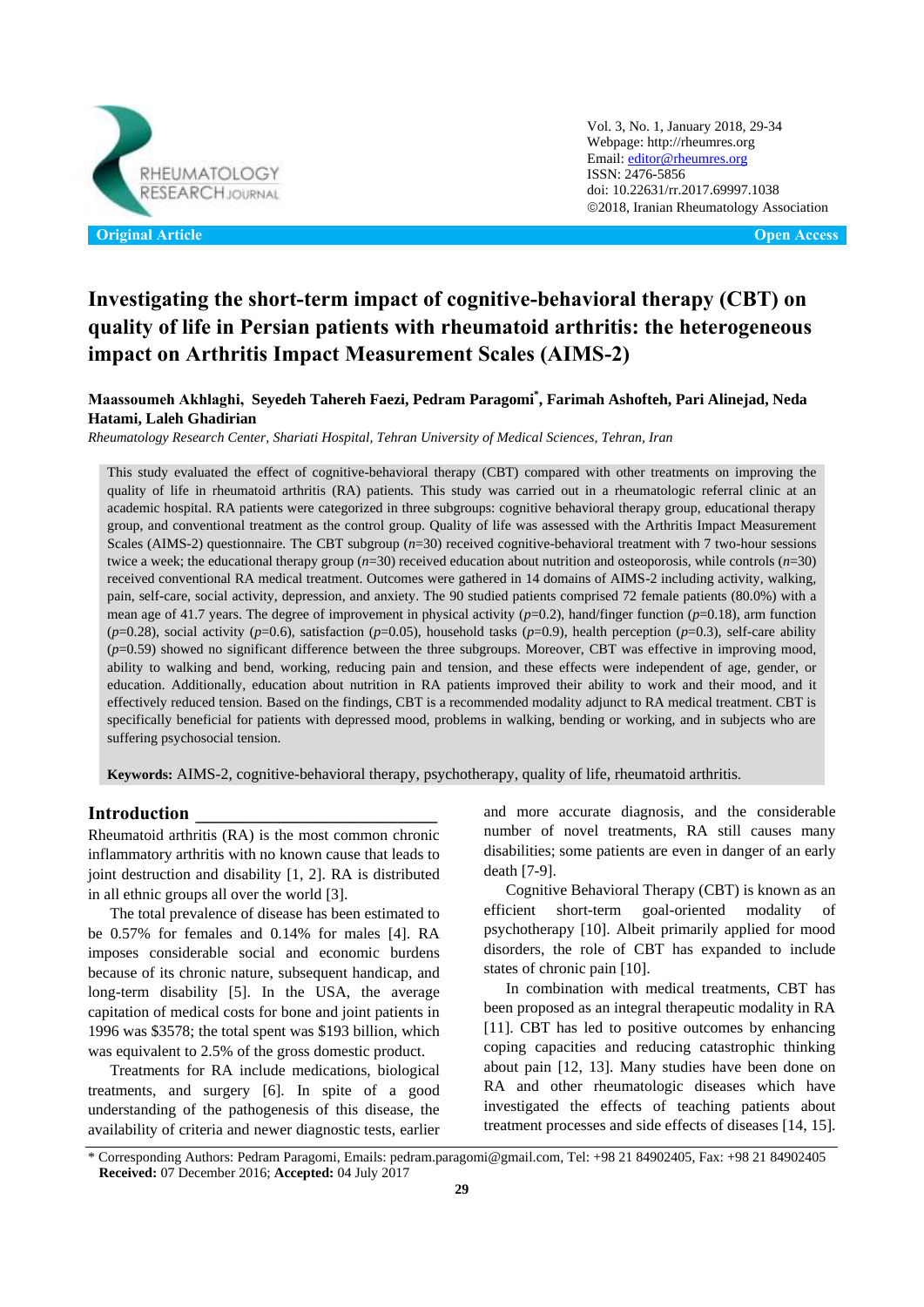However, there are some questions about the effectiveness of CBT on significant results and the underlying mechanism involved in the ameliorative function of CBT. A pilot study by Ferguson et al. proposed a positive impact of CBT on RA patients' adherence to treatment [\[16\]](#page-4-13). Considering the remaining ambiguities in past studies, the heavy burden of RA in Iran and the cost and side effects of treatment, the current study was designed to more precisely explore the effect of this type of psychotherapy on the lifestyle of Iranian rheumatoid arthritis patients. Researchers painstakingly tried to find the alteration pattern of various domains of AIMS-2 after CBT training.

## **Patients and Methods \_\_\_\_\_\_\_\_\_\_\_\_\_\_\_\_\_\_\_\_\_\_\_\_\_\_**

This case control study was conducted at the rheumatology clinic of Shariati Hospital, Tehran, Iran. Diagnoses of RA were confirmed by a rheumatologist based on American College of Rheumatology (ACR) criteria. Enrolled patients were residents of Tehran and were in the age range of 16-65. The patients were instructed to contact the research team by phone on a regular basis. Exclusion criteria were the presence of comorbidities which could potentially affect the patient`s quality of life, residence in homes for the elderly or any other nursing centers, and having a cognitive behavioral disorder. Moreover, patients with a disability that prevented the rheumatologist from educating them or patients with American Rheumatism Association criteria for functional class (ARA) >2 were not eligible for this study.

### **Data collection instrument**

The Arthritis Impact Measure Scale (AIMS-2) questionnaire was applied to assess the patients' quality of life. AIMS-2 evaluates the twelve factors of mobility, hand and finger function, walking, arm function, pain, self-care, daily household tasks, social activities, social support, work, depression, and stress. It also collects personal information, the address and telephone number of the patient or his/her companions who give the information. After questions asking for demographic and contact information, questions assessing life quality in RA patients ensue.

The questionnaire consisted of 78 sections. The first 57 questions covered the 12 above-mentioned qualityof-life factors. The  $58<sup>th</sup>$  item that was applied specifically for this study evaluated the satisfaction scale of each of these twelve cases. The score of each case was registered between 0-10 (0 indicating a good situation of health and 10 indicating a weak situation). Hence, lower scores on the AIMS-2 indicate a higher

## quality level.

## **Validation of Persian version of AIMS-2**

This questionnaire was translated once into Persian, and then it was back-translated to English by a translator with no knowledge of this research project. The backtranslated version was compared with the original questionnaire. The test and re-test were compared by sending the questionnaires after 4 weeks to be completed again by the patients. No data was missing. Meanwhile, three rheumatologists evaluated the questionnaire for content validity.

To examine the face validity prior to launching the study, the questionnaire was completed by 20 patients. A Cronbach`s α coefficient of 0.84 revealed acceptable internal consistency of the adapted AIMS-2.

## **Patient enrollment and data collection**

The enrolled cases were entered into the study through convenience sampling by blocked random allocation. Ninety participants were divided into three subgroups: CBT (CBT+), non-CBT (CBT-) and Control. Double blinding was also considered in the management of patients and allocator.

After signing an informed consent form, eligible patients completed the questionnaire in the presence of the main researcher who could answer the presumable problems.

The Control group received conventional RA treatment, while the CBT intervention group (CBT+ subgroup) attended training (7 two-hour sessions, twice a week). The non-CBT group (CBT- subgroup) got a training plan about diet and instructions for avoiding drug-induced osteoporosis. On the first day of the study and in the last session of training, all participants completed the AIMS-2 forms.

#### **Calculation of sample size**

The sample size was calculated based on a reference randomized clinical trial by Sharpe et al. (Power=80% and a=0.005) [\[17\]](#page-5-0). The calculated sample size was 30 patients for each subgroup (CBT+, CBT-, and Control). Overall, 90 RA cases were enrolled in the current study.

#### **Data analysis**

Mean and standard deviation were used to indicate descriptive statistical variables, and absolute frequency and prevalence were used to indicate qualitative statistics. For descriptive analysis based on objectives, one-way ANOVA, Mann-Whitney U, independentsamples T test, Chi square, and Kruskal-Wallis tests were used. Collected data was analyzed using SPSS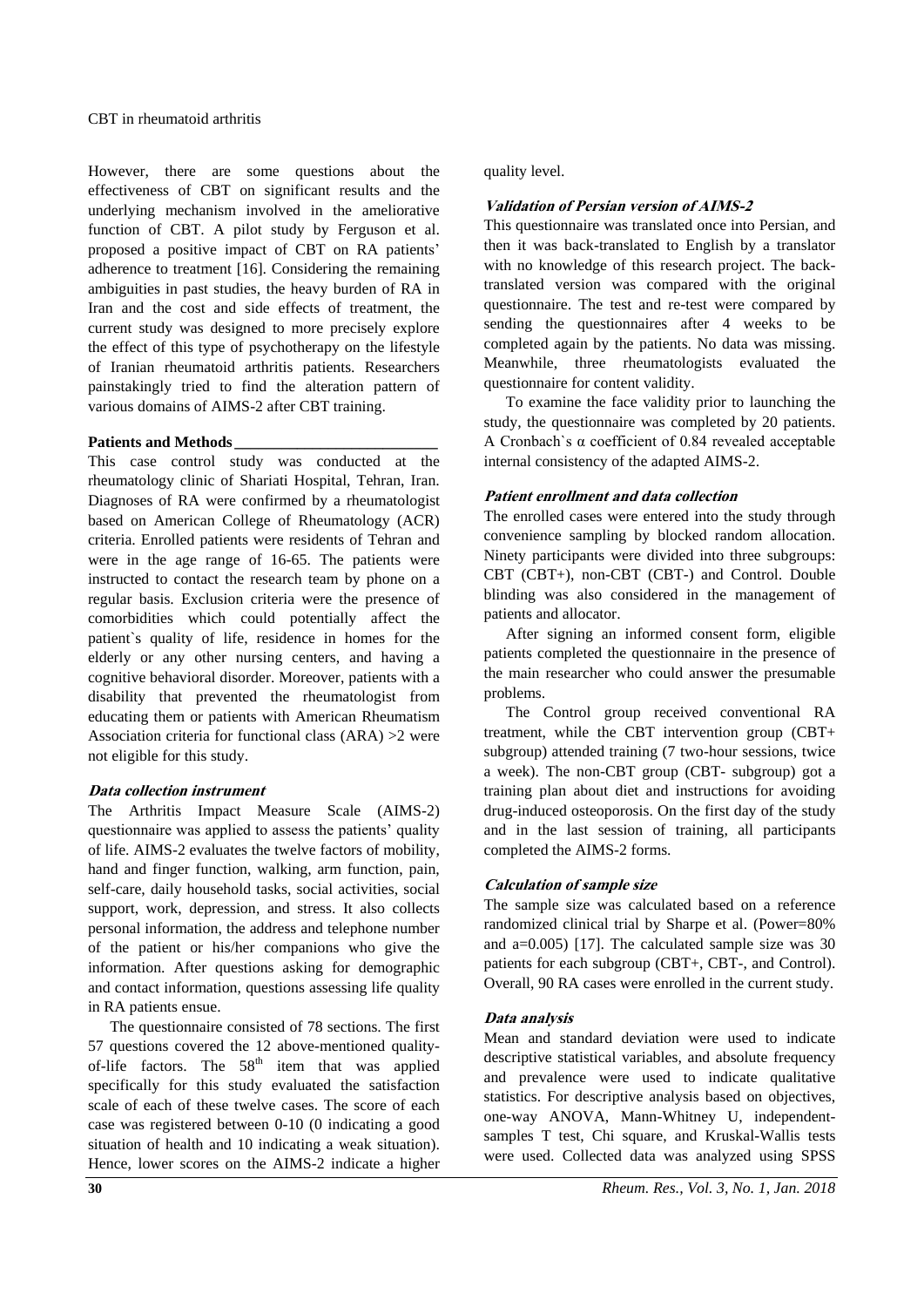22.0 (Chicago, IL). A p-value=0.05 was considered significant.

## **Ethical issues**

The study proposal was approved by the Ethics Committee of Tehran University of Medical Sciences. All participants were required to sign an informed consent form. The research team was committed to absolute confidentiality of patient information. After the completion of data gathering, codes were used instead of assigned names.

# **Results \_\_\_\_\_\_\_\_\_\_\_\_\_\_\_\_\_\_\_\_\_\_\_\_\_\_\_\_\_\_\_**

The studied population comprised 72 (80%) female and

18 (20%) male cases. There was no significant difference in age, gender, or education level among the three groups. The demographic items of the studied population are summarized in Table 1.

## **Comparing pre-CBT AIMS-2 scores**

All parameters were compared between the three subgroups at the beginning of the study and prior to undertaking interventions. No significant difference was noted in the various AIMS-2 features, except in selfcare. CBT- patients had the highest self-care score, while CBT+ patients had the lowest self-care score (*p*=0.001). The pre-CBT AIMS-2 scores are tabulated in Table 2.

|  |  |  | <b>Table 1.</b> The demographic characteristic of the RA patients in three intervention subgroups |  |
|--|--|--|---------------------------------------------------------------------------------------------------|--|
|  |  |  |                                                                                                   |  |

|                           | Demographic variable | $CBT+$                    | CBT-                      | Control                   | p-value |  |
|---------------------------|----------------------|---------------------------|---------------------------|---------------------------|---------|--|
|                           | Mean Age             | 44.0<br>$(95\%CI: 40-47)$ | 45.7<br>$(95\%CI: 41-49)$ | 45.4<br>$(95\%CI: 43-47)$ | 0.78    |  |
| <b>Sex</b>                |                      |                           |                           |                           |         |  |
|                           | Male                 | $4(13.4\%)$               | $6(20.0\%)$               | $8(26.8\%)$               | 0.44    |  |
|                           | Female               | $26(86.6\%)$              | 22 (73.2%)<br>24 (80.0%)  |                           |         |  |
| <b>Years of education</b> |                      |                           |                           |                           |         |  |
|                           | 10>                  | $12(40.0\%)$              | $10(33.4\%)$              | 13 (43.3%)                |         |  |
|                           | $10-12$              | $16(53.4\%)$              | $16(53.4\%)$              | $16(53.4\%)$              | 0.66    |  |
|                           | >12                  | $2(6.6\%)$                | $4(13.2\%)$               | $1(3.3\%)$                |         |  |
|                           |                      |                           |                           |                           |         |  |

CI: Confidence Interval

|  | Table 2. Comparing mean scores of variables in three intervention subgroups of RA patients before the interventions |
|--|---------------------------------------------------------------------------------------------------------------------|
|--|---------------------------------------------------------------------------------------------------------------------|

| <b>AIMS-2 Variables</b>     | <b>Intervention Group</b>                  | <b>P-value</b>                             |                              |       |
|-----------------------------|--------------------------------------------|--------------------------------------------|------------------------------|-------|
|                             | $CBT+$                                     | CBT-                                       | Control                      |       |
| Physical ability            | $3.08 \pm 2.04$ <sup>*</sup>               | $2.93 \pm 1.58$ <sup>*</sup>               | $3.33+1.23$ <sup>*</sup>     | 0.64  |
| Walking and Bending         | $5.0 \pm 1.98$ <sup><math>\pi</math></sup> | $4.3 \pm 1.55$ <sup><math>\pi</math></sup> | $4.5 \pm 1.30^{\pi}$         | 0.38  |
| Upper extremities' function | $1.80 \pm 1.87$ *                          | $2.03 \pm 2.49$ <sup>*</sup>               | $2.73 \pm 1.54$ <sup>*</sup> | 0.18  |
| Social activity             | $4.73 \pm 1.11$ <sup>*</sup>               | $4.47 \pm 1.03$ <sup>*</sup>               | $4.95 \pm 1.07$ *            | 0.22  |
| Work                        | $4.2 + 2.32^{\pi}$                         | $3.9 \pm 1.23$ <sup><math>\pi</math></sup> | $3.7.1.07^{\pi}$             | 0.69  |
| Pain                        | $5.28 \pm 2.11$ <sup>*</sup>               | $4.27 + 2.22$ <sup>*</sup>                 | $4.15 + 1.35$ <sup>*</sup>   | 0.04  |
| <b>Stress</b>               | $5.43 \pm 1.79$ <sup>*</sup>               | $4.70 \pm 1.25$                            | $4.52 \pm 1.76$              | 0.07  |
| Mood                        | $4.50 \pm 1.49$ <sup>*</sup>               | $4.82 + 1.58$ <sup>*</sup>                 | $4.03+1.22^*$                | 0.07  |
| Satisfaction                | $3.81 \pm 1.78$ <sup>*</sup>               | $3.58 \pm 1.59$ <sup>*</sup>               | $4.63 \pm 1.75$ <sup>*</sup> | 0.05  |
| Family protection           | $3.77 \pm 2.51$ <sup>*</sup>               | $3.50 \pm 2.59$ <sup>*</sup>               | $2.96 + 2.27$                | 0.43  |
| Household task              | $2.3 \pm 1.05$ <sup><math>\pi</math></sup> | $2.1 \pm 1.43$ <sup><math>\pi</math></sup> | $2.8 \pm 1.02^{\pi}$         | 0.42  |
| Self-Care                   | $2.31 + 1.20^*$                            | $4.12 \pm 2.66$ <sup>*</sup>               | $2.77+1.32^*$                | 0.001 |

 $\degree$  Scores presented as Mean  $\pm$  Standard Deviation

 $\pi$  Scores presented as Median  $\pm$  interquartile range

AIMS-2: Arthritis Impact Measurement Scales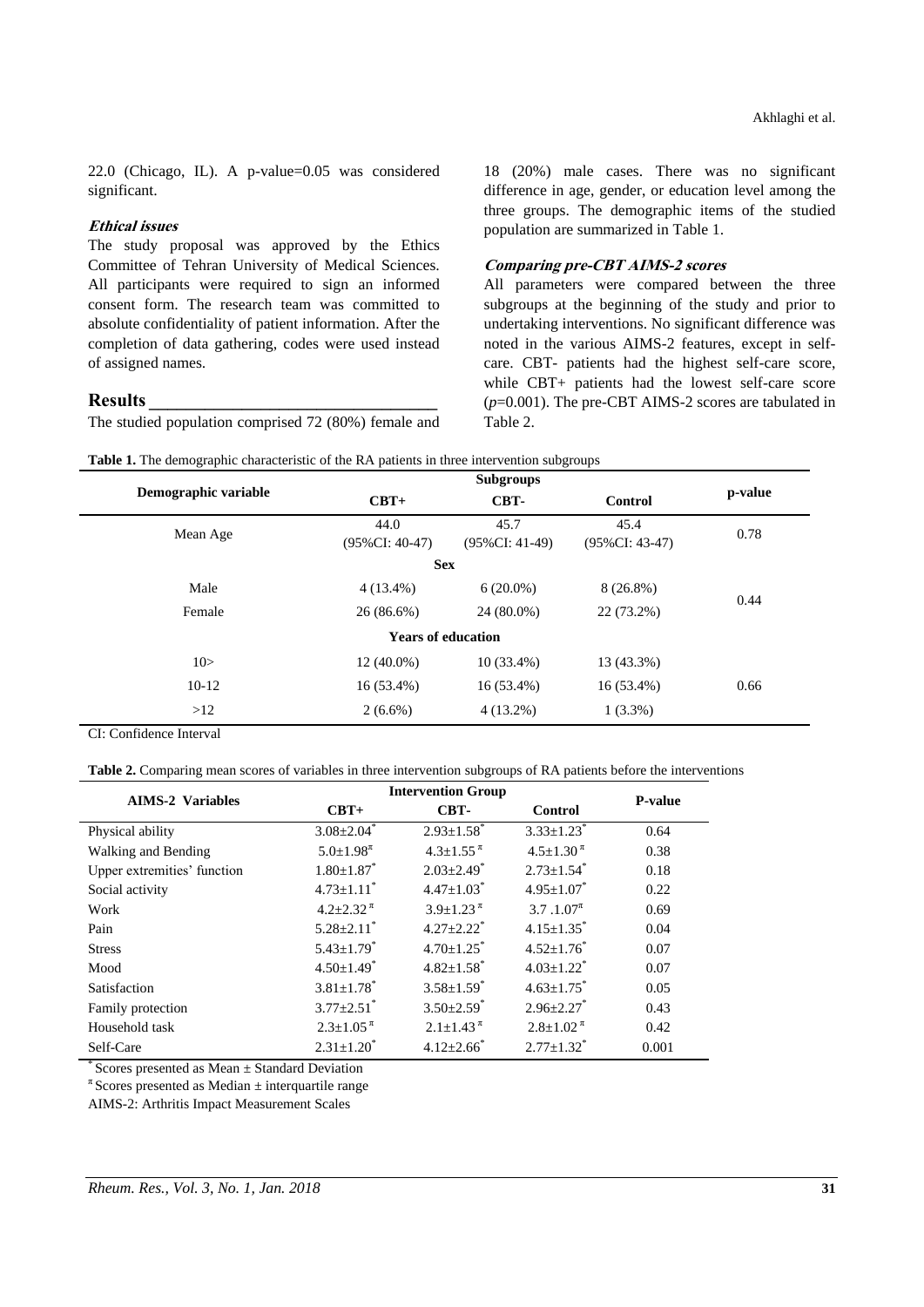## **Comparing post-CBT AIMS-2 scores**

The degrees of improvement in physical activity  $(p=0.2)$ , hand and finger function  $(p=0.18)$ , arm function ( $p=0.28$ ), social activity ( $p=0.6$ ), satisfaction  $(p=0.05)$ , household tasks  $(p=0.9)$ , health perception  $(p=0.3)$ , and self-care ability  $(p=0.59)$ , showed no significant differences among the three subgroups. Meanwhile, a significant improvement in walking and bending ability  $(p=0.04)$  was detected where the CBT+ subgroup had an improved score in comparison with the controls (*p*=0.02). The improvement-in-work item showed a significant difference among the three groups  $(p=0.004)$ . Post-hoc analysis revealed that both CBT+  $(p=0.001)$  and CBT- groups  $(p=0.01)$  had significantly improved scores in comparison with the Control group.

A significant difference in the pain item was detected among the three subgroups (*p*=0.04). A twoby-two comparison revealed significantly lower scores in CBT+ patients than in the Controls (*p*=0.008). Stress reduction showed a significant difference in the three groups (*p*=0.001). A significant improvement was noted in the CBT+  $(p=0.004)$  and CBT- subgroups  $(p=0.001)$ compared with the Controls.

Moreover, mood improvement showed a significant difference among the three subgroups  $(p=0.02)$ . Posthoc analysis unraveled significant improvement in both the CBT+  $(p=0.024)$  and the CBT-  $(p=0.005)$  subgroup in comparison with the Controls.

## **The influence of age, gender, and education on the AIMS-2 scores of the CBT+ subgroup**

There was no significant difference in the effect of CBT on mobility  $(p=0.5)$ , walking and bending  $(p=0.8)$ , hand and finger function  $(p=0.9)$ , arm function  $(p=0.6)$ , pain  $(p=0.7)$ , stress reduction  $(p=0.9)$ , mood improvement  $(p=0.9)$ , satisfaction increase  $(p=0.3)$ , the perception of health ( $p=0.3$ ), or the need for family support ( $p=0.2$ ) among different age groups.

Gender had no influence on the effect of CBT on mobility improvement (*p*=0.5), walking and bending  $(p=0.5)$ , hand and finger function  $(p=0.74)$ , arm function ( $p=0.65$ ), self care ( $p=0.09$ ), household tasks improvement (p=0.13), social activity improvement  $(p=0.71)$ , arthritis pain reduction  $(p=0.13)$ , working ability increase  $(p=0.57)$ , stress reduction  $(p=0.95)$ , mood improvement (*p*=0.91), satisfaction increase  $(p=0.74)$ , perception of health  $(p=0.46)$ , or decreasing the need for family support  $(p=0.72)$ .

Education level had no influence on the effect of CBT on mobility improvement (*p*=0.61), walking and bending  $(p=0.1)$ , hand and finger function  $(p=0.22)$ , arm function ( $p=0.66$ ), self care ( $p=0.74$ ), stress reduction  $(p=0.44)$ , mood improvement  $(p=0.27)$ , satisfaction increase  $(p=0.22)$ , perception of health  $(p=0.98)$ , or the need for family support (*p*=0.69).

#### **Discussion\_\_\_\_\_\_\_\_\_\_\_\_\_\_\_\_\_\_\_\_\_\_\_\_\_\_\_\_**

CBT is known as an efficient short-term goal-oriented modality of psychotherapy [\[10\]](#page-4-7). Previous studies have suggested the sustained influence of CBT on patients in states of chronic pain [\[15\]](#page-4-12). Results can be achieved through a 10- to 20-session schedule by targeting subjects' thought patterns and the link between thoughts and feelings [\[10\]](#page-4-7). CBT induces a robust impact on selfefficacy, adaptive coping, pain-related behaviors, and catastrophic thinking [\[10,](#page-4-7) [18,](#page-5-1) [19\]](#page-5-2). However, there are numerous domains of quality of life which need to be exclusively analyzed in RA patients.

In the current study, the demographic characteristics of patients including age, gender prevalence, and education level that could influence the results were similar in the three subgroups. There was no significant difference among the three subgroups in fourteen pre-CBT AIMS-2 items. These studied axes included mobility, walking and bending ability, hand and finger function, arm function, social activity, work, pain, tension level, mood, satisfaction, perception of health, need for family support, and household tasks improvement. However, self-care ability at the pre-CBT stage demonstrated a significant variance. This significant difference stemmed from the comparison between controls and both CBT+ and CBT- groups.

No mobility improvement was seen in CBT+ patients. This result opposes those of a number of previous studies [\[14,](#page-4-11) [17,](#page-5-0) [20,](#page-5-3) [21\]](#page-5-4). Moreover, no improvement in social activity was observed after CBT, which was in contrast to past studies [\[17,](#page-5-0) [22,](#page-5-5) [23\]](#page-5-6).

There was no significant difference between patient self-care and their perception of health; this was in contrast to a study by Sharp [\[24\]](#page-5-7). It is noteworthy that the CBT+ cases had significantly better baseline selfcare scores. This intriguing result reveals overall improvement in all three subgroups; however, the changes were more pronounced in the CBT- and Control patients.

There was a significant difference in walking and bending improvement, work, pain, and tension level among the three subgroups, and this result was similar to previous studies [\[11,](#page-4-8) [14,](#page-4-11) [16,](#page-4-13) [20,](#page-5-3) [22,](#page-5-5) [25\]](#page-5-8). Conversely, a number of studies have indicated better function, depression, and anxiety in controls in comparison with the intervention group [\[17,](#page-5-0) [24\]](#page-5-7).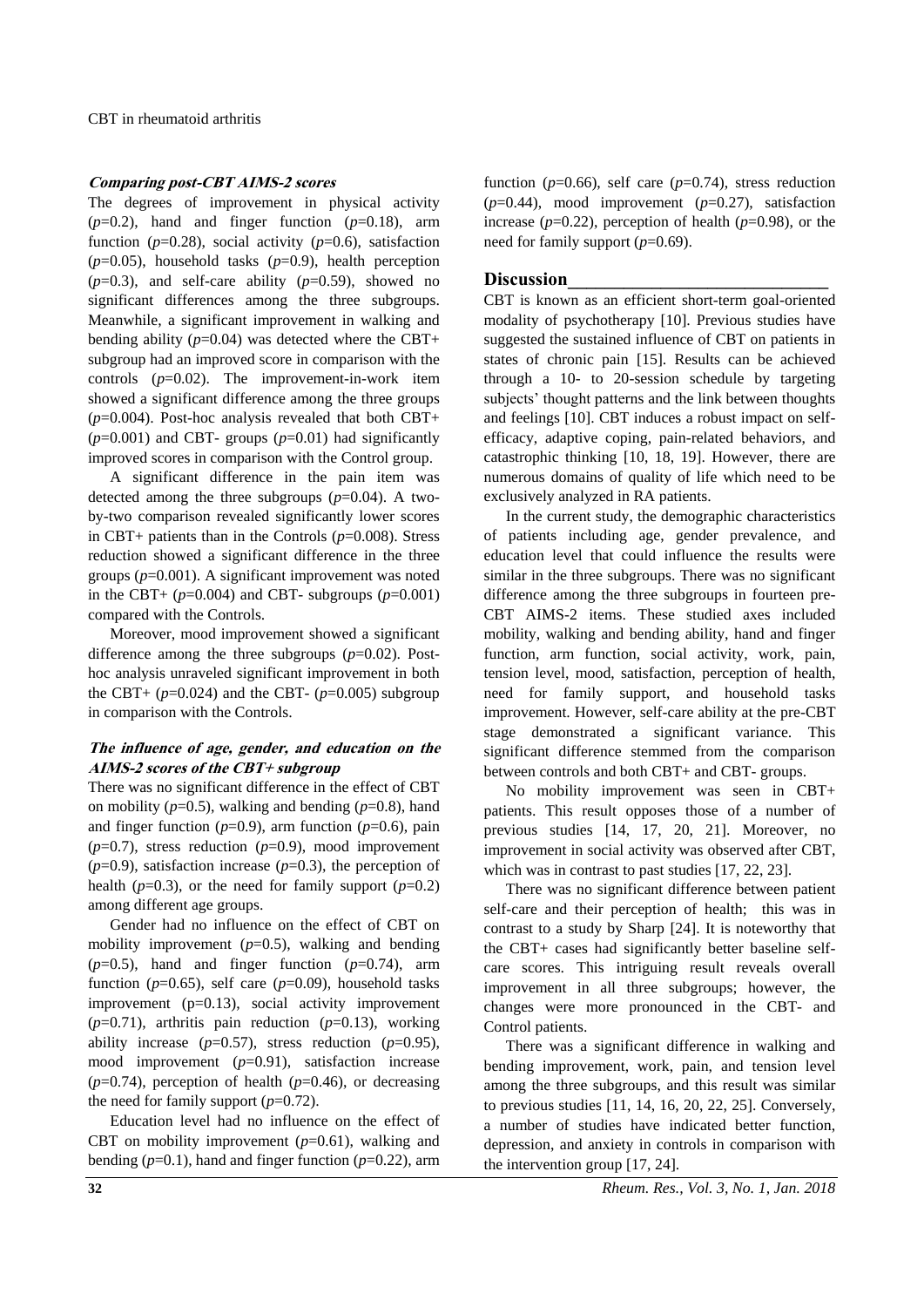In the study, by Freeman et al. [26], CBT was compared to control group. Interestingly, their results were better in controls in the short-term, while in longterm, there was no significant difference between the two subgroups [\[26\]](#page-5-9). The difference in this study can be attributed to the difference in enrollment of newlydiagnosed patients. Interestingly, patients who were randomized to receive CBT- trainings improved in work ability, stress reduction, and mood improvement. This positive outcome may have resulted from the nonspecific impact of increased therapist care, as a wellorganized therapist-patient relationship was established in CBT- patients.

Based on the results, CBT training induced a

# **References\_\_\_\_\_\_\_\_\_\_\_\_\_\_\_\_\_\_\_\_\_\_\_\_\_\_\_\_\_\_\_\_\_\_\_\_\_\_\_\_\_\_\_\_\_\_\_\_\_\_\_\_\_\_\_\_\_\_\_\_\_\_\_\_\_\_\_\_\_\_**

- <span id="page-4-0"></span>1. Luqmani R, et al., British society for rheumatology and British health professionals in rheumatology guideline for the management of rheumatoid arthritis (the first two years). *Rheumatology* 2006; 45(9): 1167-9. doi: 10.1093/rheumatology/kel215b.
- <span id="page-4-1"></span>2. Felson DT, Anderson JJ, Boers M, Bombardier C, Chernoff M, Fried B, et al., The American College of Rheumatology preliminary core set of disease activity measures for rheumatoid arthritis clinical trials. The Committee on Outcome Measures in Rheumatoid Arthritis Clinical Trials. *Arthritis Rheum* 1993; 36(6): 729-40. doi: 10.1002/art. 1780360601.
- <span id="page-4-2"></span>3. Alamanos Y, Drosos A.A. Epidemiology of adult rheumatoid arthritis*. Autoimmun Rev* 2005; 4(3): 130-6. doi: 10.1016/j.autrev.2004.09.002.
- <span id="page-4-3"></span>4. Lawrence RC, Helmick CG, Arnett FC, Deyo RA, Felson DT, Giannini EH, et al. Estimates of the prevalence of arthritis and selected musculoskeletal disorders in the United States. *Arthritis Rheum* 1998; 41(5): 778-99. doi: 10.1002/1529-0131 (199805)41:5<778::aid-art4>3.0. co;2-v.
- <span id="page-4-4"></span>5. Creed F., Psychological disorders in rheumatoid arthritis: a growing consensus? *Ann Rheum Dis* 1990; 49(10): 808-12. doi: 10.1136/ard.49.10.808.
- <span id="page-4-5"></span>6. Strand V, Singh JA. Improved health-related quality of life with

*Rheum. Res., Vol. 3, No. 1, Jan. 2018* **33**

effective disease-modifying antirheumatic drugs: evidence from randomized controlled trials. *Am J Manag Care* 2007; 13(9): S237-51.

- <span id="page-4-6"></span>7. Maradit-Kremers H, Crowson CS, Nicola PJ, Ballman KV, Roger VL, Jacobsen SJ, et al. Increased unrecognized coronary heart disease and sudden deaths in rheumatoid arthritis: a populationbased cohort study. *Arthritis Rheum* 2005; 52(2): 402-11. doi: 10.1002/art.20853.
- 8. Solomon DH, Kremer J, Curtis JR, Hochberg MC, Reed G, Tsao P, et al. Explaining the cardiovascular risk associated with rheumatoid arthritis: traditional risk factors versus markers of rheumatoid arthritis severity. *Ann Rheum Dis* 2010: 69(11): 1920-5. doi: 10.1136/ard. 2009.122226.
- 9. Meek IL, Vonkeman HE, van de Laar M.A. Cardiovascular case fatality in rheumatoid arthritis is decreasing; first prospective analysis of a current low disease activity rheumatoid arthritis cohort and review of the literature. *BMC Musculoskelet Disord* 2014; 15(1): 142. doi: 10.1186/1471-2474-15-142.
- <span id="page-4-7"></span>10. Bennett R, Nelson D. Cognitive<br>behavioral therapy for behavioral therapy for fibromyalgia. *Nat Clin Pract Rheumatol* 2006; 2(8): 416-24. doi: 10.1038/ncprheum0245.
- <span id="page-4-8"></span>11. Sharpe L, Sensky T, Timberlake N, Ryan B, Brewin CR, Allard S, et al. A blind, randomized, controlled trial of cognitive-

heterogeneous impact on various aspects of AIMS-2 in RA patients. CBT improved walking and bending activity, work ability, pain, stress, and mood. Thus, CBT is recommended to RA patients as an adjunct to standard clinical management of the disease. Of note, the premise of CBT implementation is extended to RA patients regardless of their age, gender, or education level.

Future longitudinal studies are warranted to examine the long-term impact of CBT intervention in RA cohort as well as the cost-effectiveness of this modality.

# **Conflicts of interest**

The authors declare no conflicts of interest.

behavioural intervention for patients with recent onset rheumatoid arthritis: preventing psychological and physical morbidity. *Pain* 2001; 89(2-3): 275-83. doi: 10.1016/s0304-3959 (00)00379-1.

- <span id="page-4-9"></span>12. Kashikar-Zuck S, Sil S, Lynch-Jordan AM, Ting TV, Peugh J, Schikler KN, et al. Changes in pain coping, catastrophizing, and coping efficacy after cognitivebehavioral therapy in children and adolescents with juvenile fibromyalgia. *J Pain* 2013; 14(5): 492-501. doi: 10.1016/j.jpain. 2012.12.019.
- <span id="page-4-10"></span>13. Libby CJ, Glenwick, D.S. Protective and exacerbating factors in children and adolescents with fibromyalgia. *Rehabil Psychol* 2010; 55(2): 151-8.
- <span id="page-4-11"></span>14. Hewlett S, Ambler N, Almeida C, Cliss A, Hammond A, Kitchen K, et al. Self-management of fatigue in rheumatoid arthritis: a randomised controlled trial of group cognitive-behavioural therapy. *Ann Rheum Dis* 2011; 70(6): 1060-7. doi: 10.1136/ard. 2010.144691.
- <span id="page-4-12"></span>15. Kashikar-Zuck S, Ting TV, Arnold LM, Bean J, Powers SW, Graham TB, et al. Cognitive<br>behavioral therapy for the behavioral therapy for the treatment of juvenile fibromyalgia: a multisite, singleblind, randomized, controlled clinical trial. *Arthritis Rheum* 2012; 64(1): 297-305. doi: 10.1002/art.30644.
- <span id="page-4-13"></span>16. Ferguson A, Ibrahim FA, Thomas